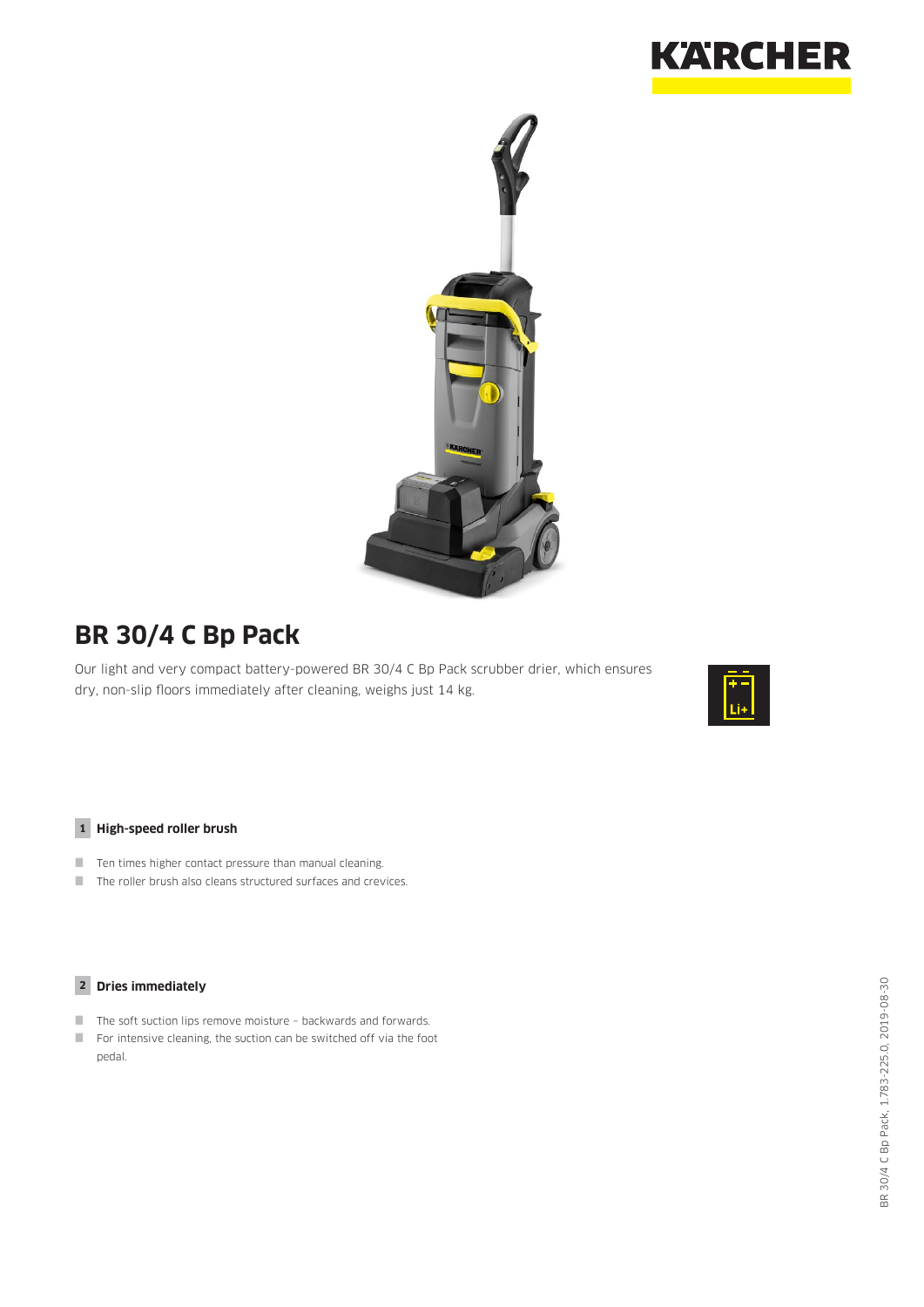### **BR 30/4 C Bp Pack**

- Suction can be switched off
- Operates forwards and backwards
- **Battery operation**

| <b>Technical data</b>                |                   |                  |
|--------------------------------------|-------------------|------------------|
| <b>Order No.</b>                     |                   | 1.783-225.0      |
| <b>EAN code</b>                      |                   | 4054278180229    |
| <b>Brush working width</b>           | mm                | 300              |
| Working width, vacuuming             | mm                | 300              |
| Rated input power / Amps             | W                 | 550              |
| <b>Battery capacity</b>              | Ah                | 7.5              |
| <b>Battery voltage</b>               | V                 | 36               |
| Fresh/dirty water tank               |                   | 4/4              |
| <b>Brush contact pressure</b>        | g/cm <sup>2</sup> | 100/             |
| <b>Brush speed</b>                   | rpm               | 1270             |
| Max. area performance                | $m^2/h$           | 200              |
| <b>Current type</b>                  | V / Hz            | 230 / 50-60      |
| Weight (with accessories)            | kg                | 17.4             |
| Dimensions ( $L \times W \times H$ ) | mm                | 390 × 335 × 1180 |
|                                      |                   |                  |
| <b>Equipment</b>                     |                   |                  |
| Roller brush                         |                   | п                |
| 2-tank system                        |                   | п                |
| <b>Battery</b>                       |                   | п                |
| <b>Battery charger</b>               |                   | п                |
| <b>Battery type</b>                  |                   | Li-Ion           |
| <b>Transport wheels</b>              |                   | п                |
| Two squeegees, straight              |                   | п                |
| Included in the scope of supply.     |                   |                  |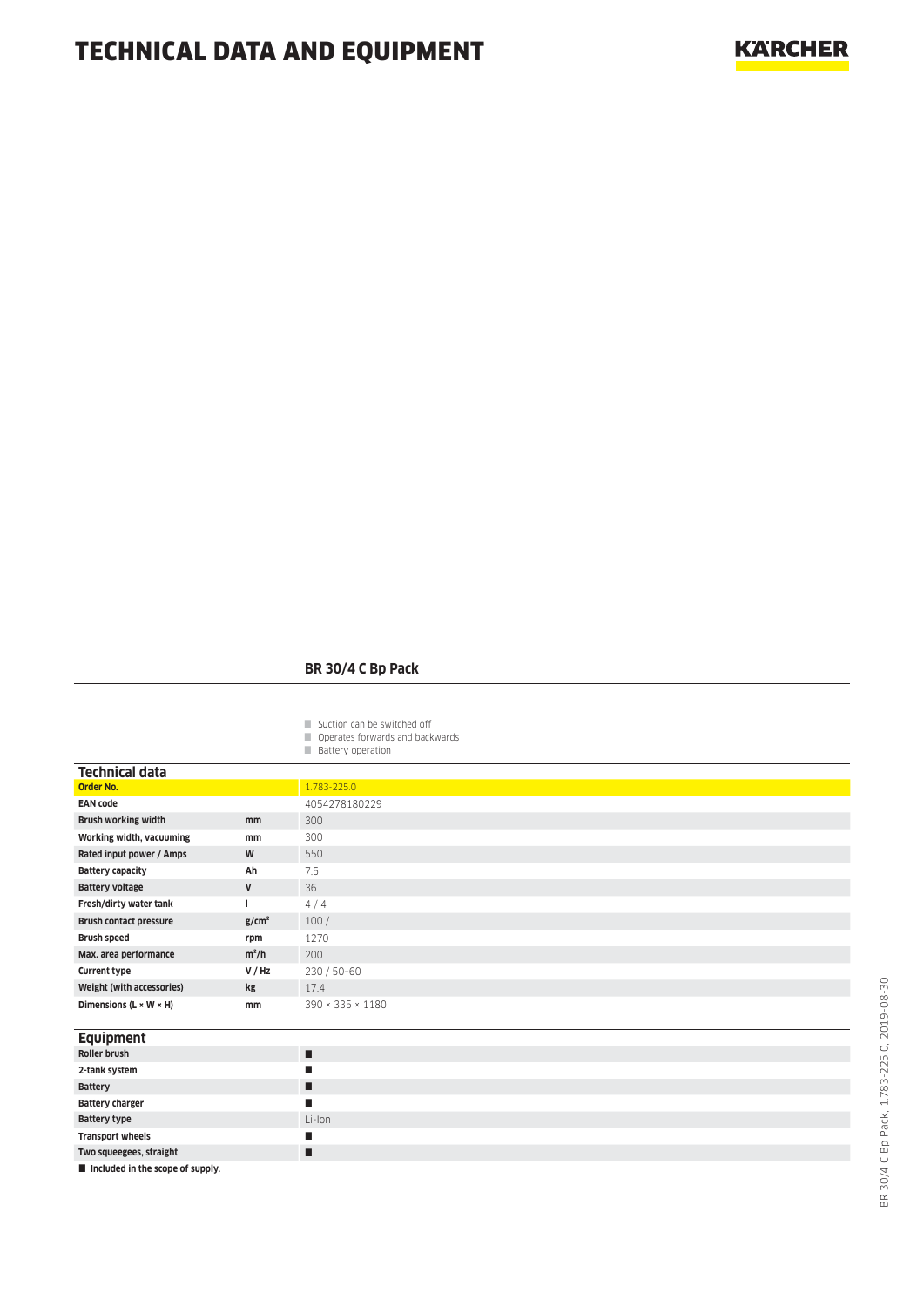

|                                   | Order No.   | Quantity        | ID | Length | Width | Price | <b>Description</b>                                                                                                                                                                                                    |
|-----------------------------------|-------------|-----------------|----|--------|-------|-------|-----------------------------------------------------------------------------------------------------------------------------------------------------------------------------------------------------------------------|
| Rechargeable batteries + chargers |             |                 |    |        |       |       |                                                                                                                                                                                                                       |
| Accumulator package BP 750/36     | 4.654-016.0 | $1$ piece $(s)$ |    |        |       |       | High performance lithium-ion battery BP 750 (36 V, 7.5 Ah)<br>for BV 5/1 Bp backpack vacuum and T 9/1 Bp battery-oper-<br>ated dry vacuum cleaner.                                                                    |
| Quick charger                     | 6.654-354.0 | 1 piece(s)      |    |        |       |       | The BC 1/7 one-fold quick charger is designed for type BP<br>750 high-performance lithium-ion batteries which are used<br>in the BV 5/1 Bp backpack vacuum and the T 9/1 Bp bat-<br>tery-operated dry vacuum cleaner. |

 $\blacksquare$  Included in the scope of supply.  $\Box$  Available accessories.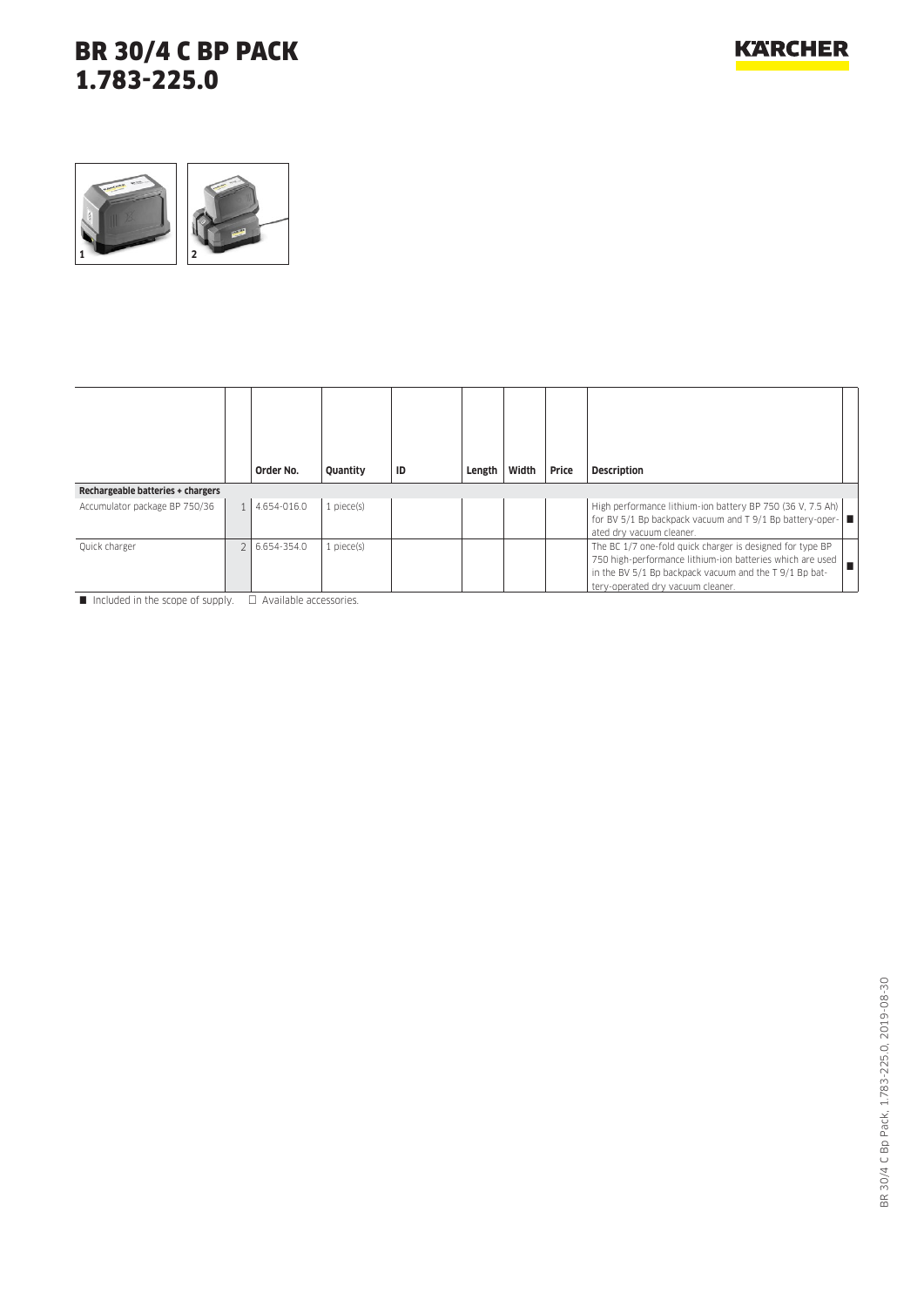

|                       |                | Order No.   | Hardness /<br>Brush type | Length | Colour | Ouanti-<br>ty | Price | <b>Description</b>                                                                                                                                                                                 |        |
|-----------------------|----------------|-------------|--------------------------|--------|--------|---------------|-------|----------------------------------------------------------------------------------------------------------------------------------------------------------------------------------------------------|--------|
| <b>Roller brushes</b> |                |             |                          |        |        |               |       |                                                                                                                                                                                                    |        |
| Roller brush          |                | 4.762-005.0 | medium                   | 300 mm | red    | piece(s)      |       | Roller brush, medium-hard, red. Length: 300 mm. With<br>wear-resistant star-wheel mechanism. For normal use, Bris-  ■<br>tles: Polypropylene, 0.2 mm thick, 11.5 mm long.                          |        |
|                       | $\mathfrak{D}$ | 4.762-452.0 | soft                     | 300 mm | White  | piece(s)      |       | Roller brush, soft, white. Length: 300 mm. With wear-resist-<br>ant star-wheel mechanism. For cleaning sensitive floors and $\Box$<br>polishing. Bristles: Polyamide, 0.15 mm thick, 11.5 mm long. |        |
|                       | $\mathcal{L}$  | 4.762-484.0 | high / low               | 300 mm | orange | piece(s)      |       | Medium hard, for cleaning strong structured floors and<br>deeper joints.                                                                                                                           | $\Box$ |
|                       | 4              | 4.762-499.0 | soft                     | 300 mm | blue   | piece(s)      |       | For carpet cleaning.                                                                                                                                                                               | □      |

 $\Box$  Included in the scope of supply.  $\Box$  Available accessories.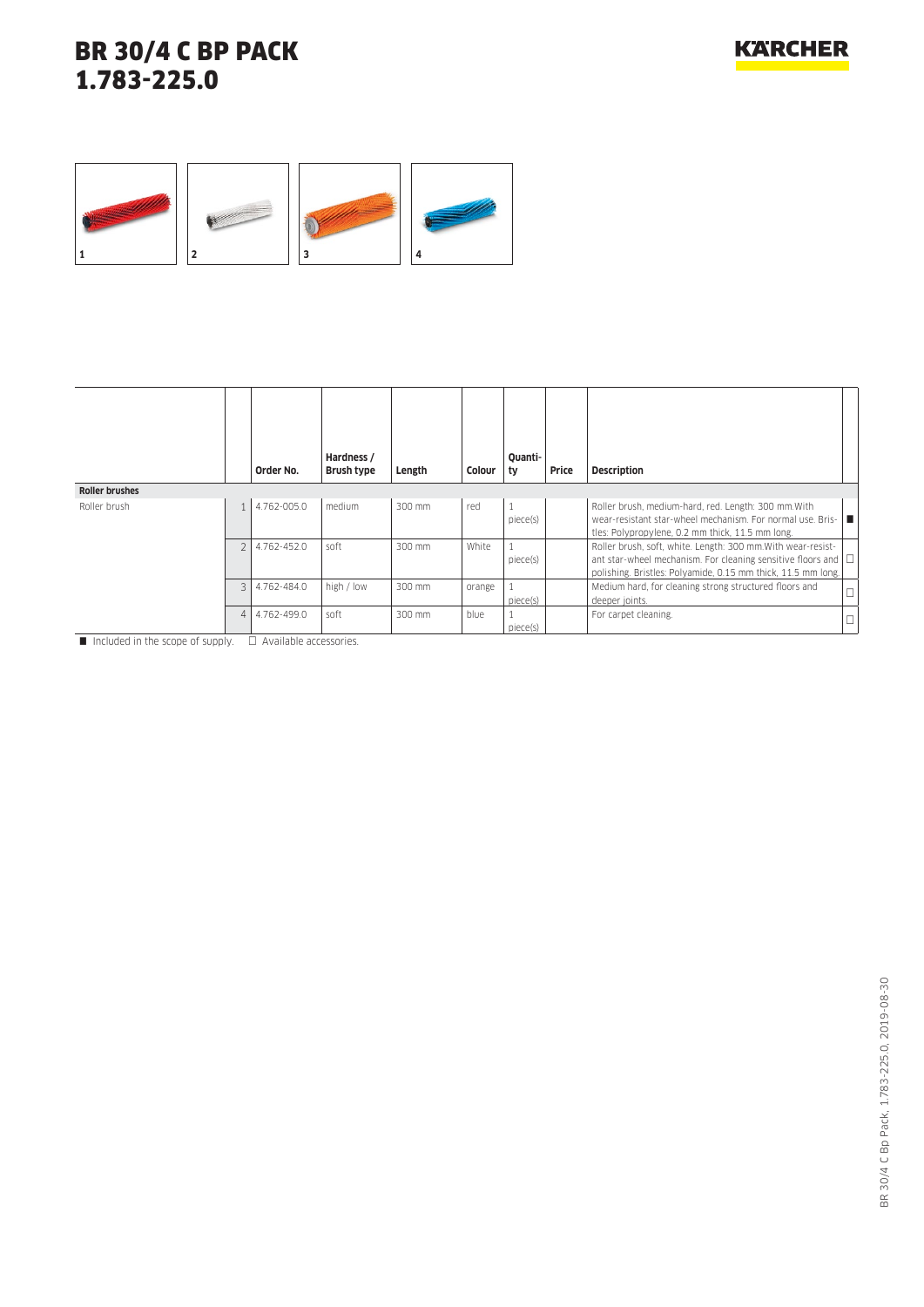

|                    |                | Order No.   | Length | Colour | Quanti-<br>ty | Price | <b>Description</b>                                                     |            |
|--------------------|----------------|-------------|--------|--------|---------------|-------|------------------------------------------------------------------------|------------|
| Squeegee, complete |                |             |        |        |               |       |                                                                        |            |
| Squeegee, straight | 1 <sup>1</sup> | 4.777-008.0 | 300 mm | blue   | piece(s)      |       | Straight, oil-resistant.                                               |            |
|                    | <sup>1</sup>   | 4.777-324.0 | 300 mm | grey   | piece(s)      |       | For tackling oil and grease in areas such as kitchens or<br>workshops. | m.<br>۱ سا |

 $\blacksquare$  Included in the scope of supply.  $\Box$  Available accessories.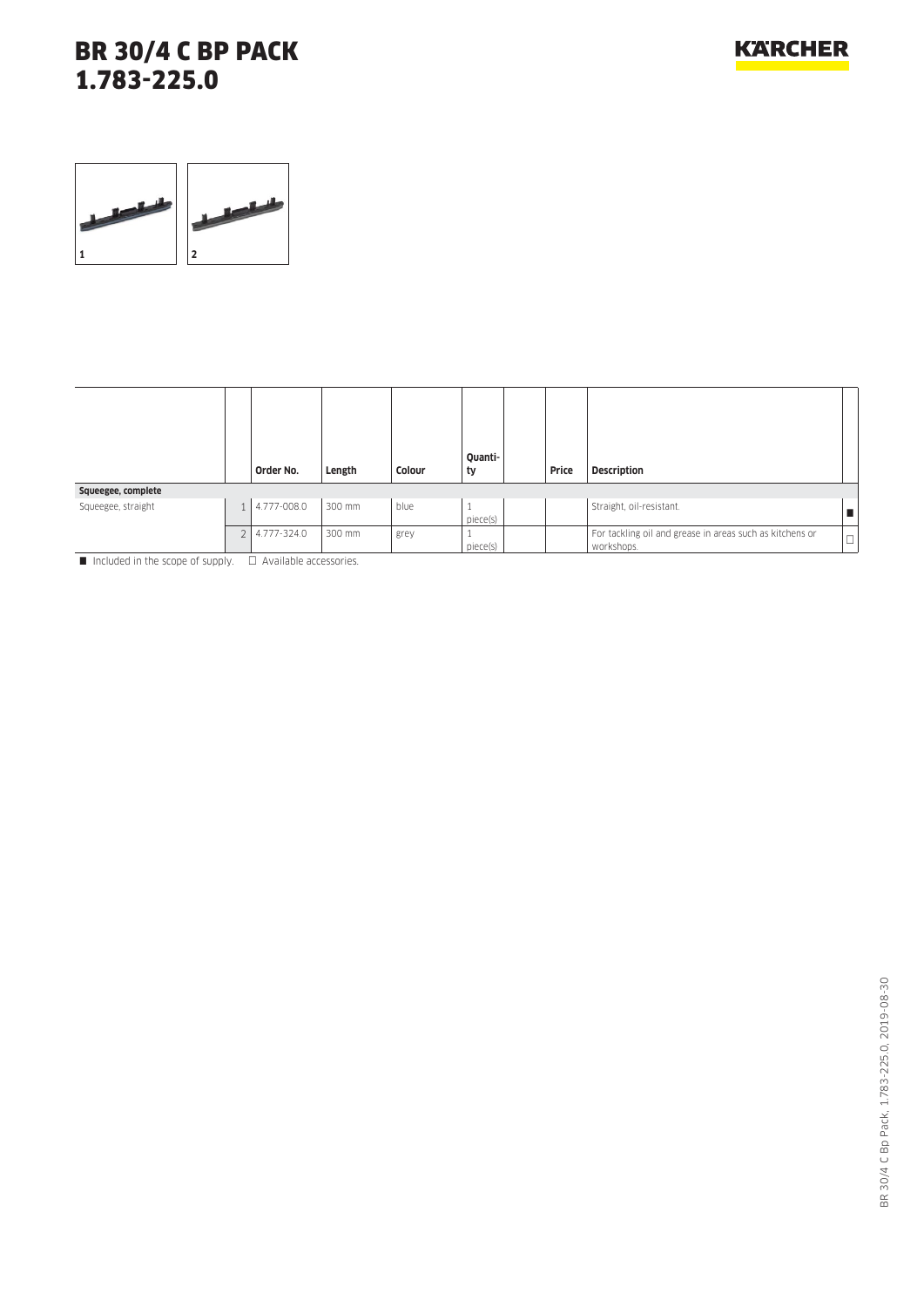|                         | Order No.   | Hardness /<br>Brush type | Length | Diame-<br>ter | Colour         | Price | <b>Description</b>                                                                                                                                                                                  |
|-------------------------|-------------|--------------------------|--------|---------------|----------------|-------|-----------------------------------------------------------------------------------------------------------------------------------------------------------------------------------------------------|
| <b>Microfibre shaft</b> |             |                          |        |               |                |       |                                                                                                                                                                                                     |
| Microfibre roller       | 4.762-453.0 | microfibre               | 300 mm | 60 mm         | light<br>green |       | World first: Microfibre roller, length 300 mm. Combines the<br>excellent cleaning power of microfibres with the advantages $\Box$<br>of roller technology. Ideal for cleaning fine stoneware tiles. |

Included in the scope of supply.  $\Box$  Available accessories.